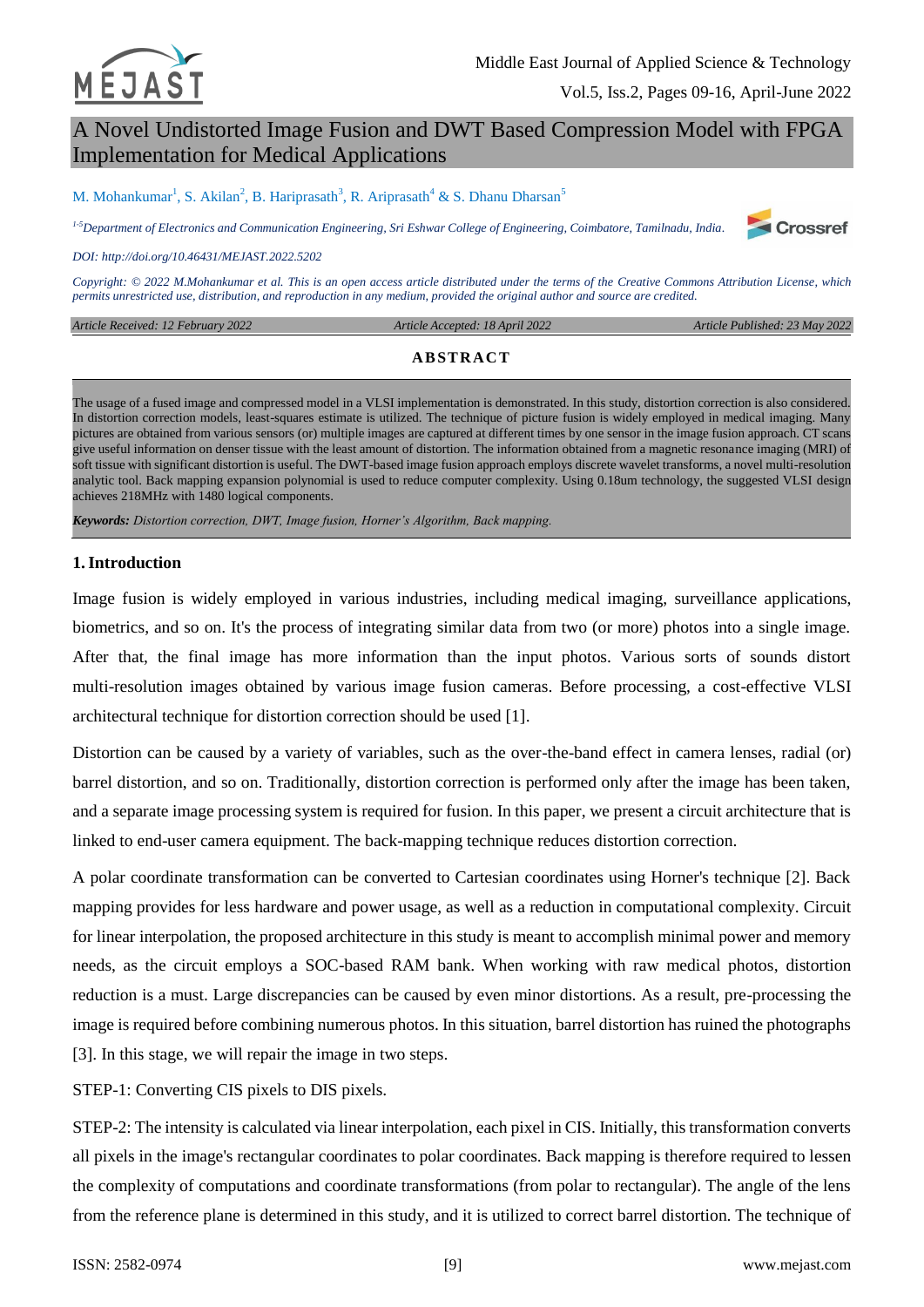

Least Mean Square Estimation (LMS) [4]. We reduced the square root operation. We present an algebraic manipulation method for reducing linear interpolation's arithmetic resource.

- R Rectangular coordinate.
- P Polar coordinate.
- MRI Magnetic Resonance Image.
- CT Computed Tomography.



**Fig.1.** Distortion correction scheme

For image fusion, a deformed and noise-free image is provided. Even though there are a variety of ways for image fusion, we employ the discrete wavelet transform to fuse images [5]. For making use of picture fusion, this pixel transformation approach saves time and may be used with any software program. Digital filtering is used to produce the pixel time scales. The signal decomposed using high pass and low pass filters in the approximation technique. We're using two input photos (x 1 and x 2) that are overly fused together in this case. The raw images are then turned into wavelets using the HARR wavelet transform (W). The converted image coefficients are processed using a suitable fusion role to lower the noise level. Finally, to create a fused image, inverse wavelet transforms (W (-1)) are utilized.

As a result, each pixel in Distortion Image Space (DIS) is converted to Corrected Image Space (CIS), and the rectangle coordinate is converted to a polar coordinate. The "center of distortion" determines the distortion center. A distortion center  $(i'_1, j'_1)$  is known as a polar coordinate (r',  $\phi$ ) in polar coordinate systems, and the distance r between a distortion center  $(i_1, j_1)$  and an image pixel  $(i', j')$  is expressed as,

$$
r' = \sqrt{(i - i'_1)^2 + (j' - j'_1)^2}
$$
 (1)

$$
\emptyset' = \arctan\left(\frac{j'-j'_1}{i'-i'_1}\right) \tag{2}
$$

The distance r between the distortion centre (i, j) and the picture pixel is given by,

$$
r = \sqrt{(i - i_1)^2 + (j - j_1)^2} \tag{3}
$$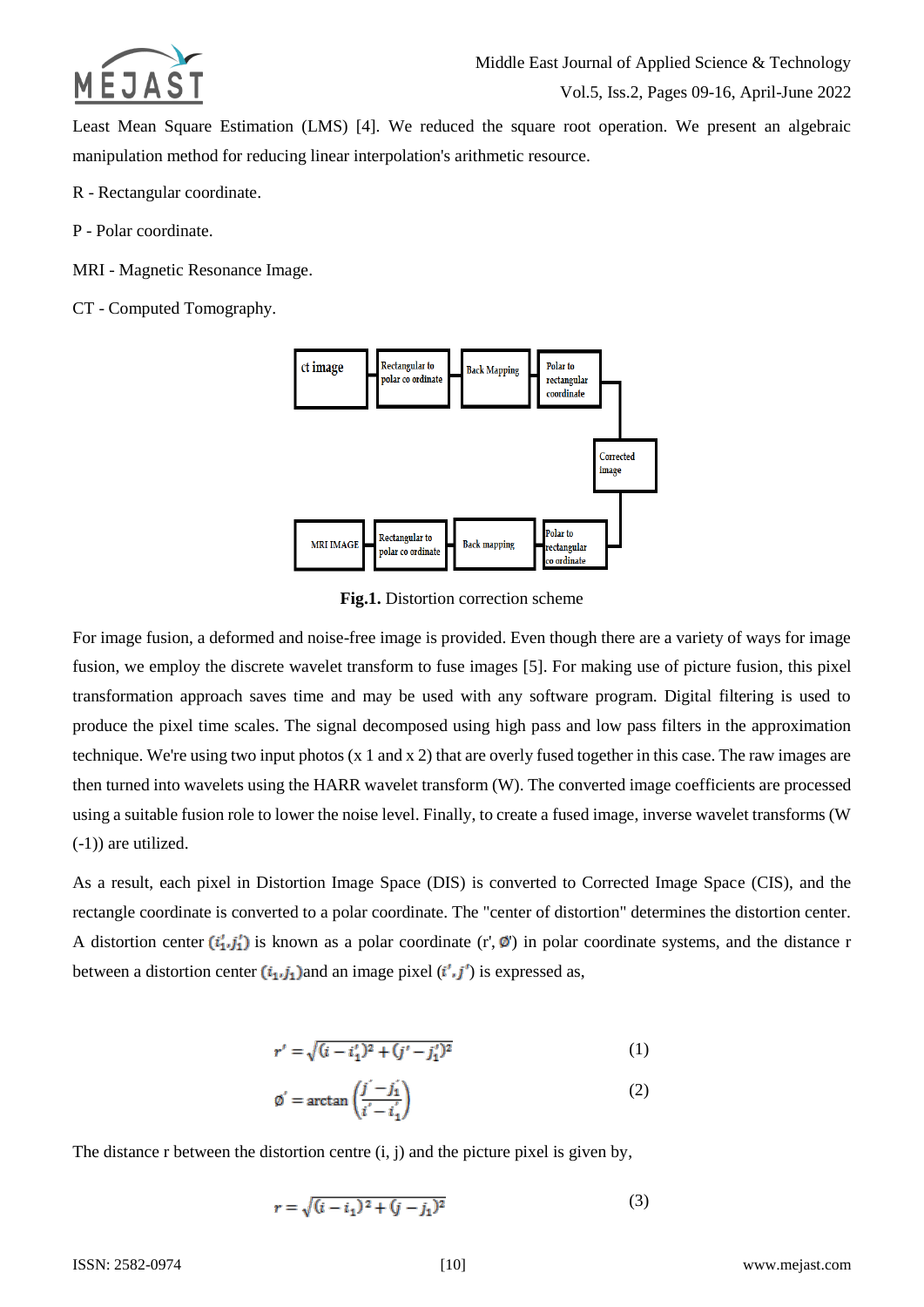

Middle East Journal of Applied Science & Technology

Vol.5, Iss.2, Pages 09-16, April-June 2022

The angle formed by the pixel and the distortion center is,

$$
\emptyset = \arctan\left(\frac{j - j_1}{i - i_1}\right) \tag{4}
$$

Back-mapping is the second phase in our distortion process. The pixels  $(r\phi', \phi')$  in the Corrected Image Spaces (CIS) are translated to the pixels (r',') in the Distortion Image Spaces (DIS). The link between 'r' and r degree N stated as is determined using an expansion polynomial.

$$
r' = \sum_{n=1}^{N} c_n p'^n
$$
  
(5)  

$$
\emptyset' = \emptyset
$$

Because the expansion coefficient may be computed using nonlinear radial stretching [6], Around the distortion center, the distortion is regarded to be totally radial, with an equal angle. In Corrected Image Space (CIS), the new location  $(i', j')$  is computed as,

$$
i = i1 + r cos \emptyset
$$
 (7)  

$$
j = j1 + r sin \emptyset
$$
 (8)

The third step involves transforming the polar coordinate into rectangular coordinates to correct the distortion in the processing approach. The alteration of the position ('i'', 'j'') in Distortion Image Spaces (DIS) is expressed as,

$$
\mathbf{i}' = \mathbf{i}'_1 + \mathbf{r}' \cos \emptyset \tag{9}
$$

$$
\mathbf{j}' = \mathbf{j}'_1 + \mathbf{r}' \sin \emptyset \tag{10}
$$

In Distortion Image Spaces, based on linear interpolation between intensity values of four nearest pixel ('i'','j") in region (DIS).

#### *A. Polar to Cartesian Coordinate Conversion and Back-Mapping Procedure*

Back-mapping module translates pixel (r,) in CIS to its DIS equivalent ('r'',).

Here, N stands for polynomial degree.

$$
r' = \sum_{n=1}^{N} d_n p'^n
$$
 (11)

$$
\mathbf{\emptyset}' = \mathbf{\emptyset} \tag{12}
$$

## *B. Analysis of Polynomial Approximation*

It may be used to approximate the back-mapping expansion polynomial to polynomials of even or odd order.

$$
r' = C_0 r + C_1 r^3 + C_2 r^5 + \dots + C_n r^m \tag{13}
$$

$$
r' = C b_0 r^2 + C b_1 r^4 + \dots + C b_1 r^0 \tag{14}
$$

Where, C<sub>\_0</sub>, C\_1, or CB\_0, Cb\_1, refers to the back-mapping polynomial with odd or even-order coefficients.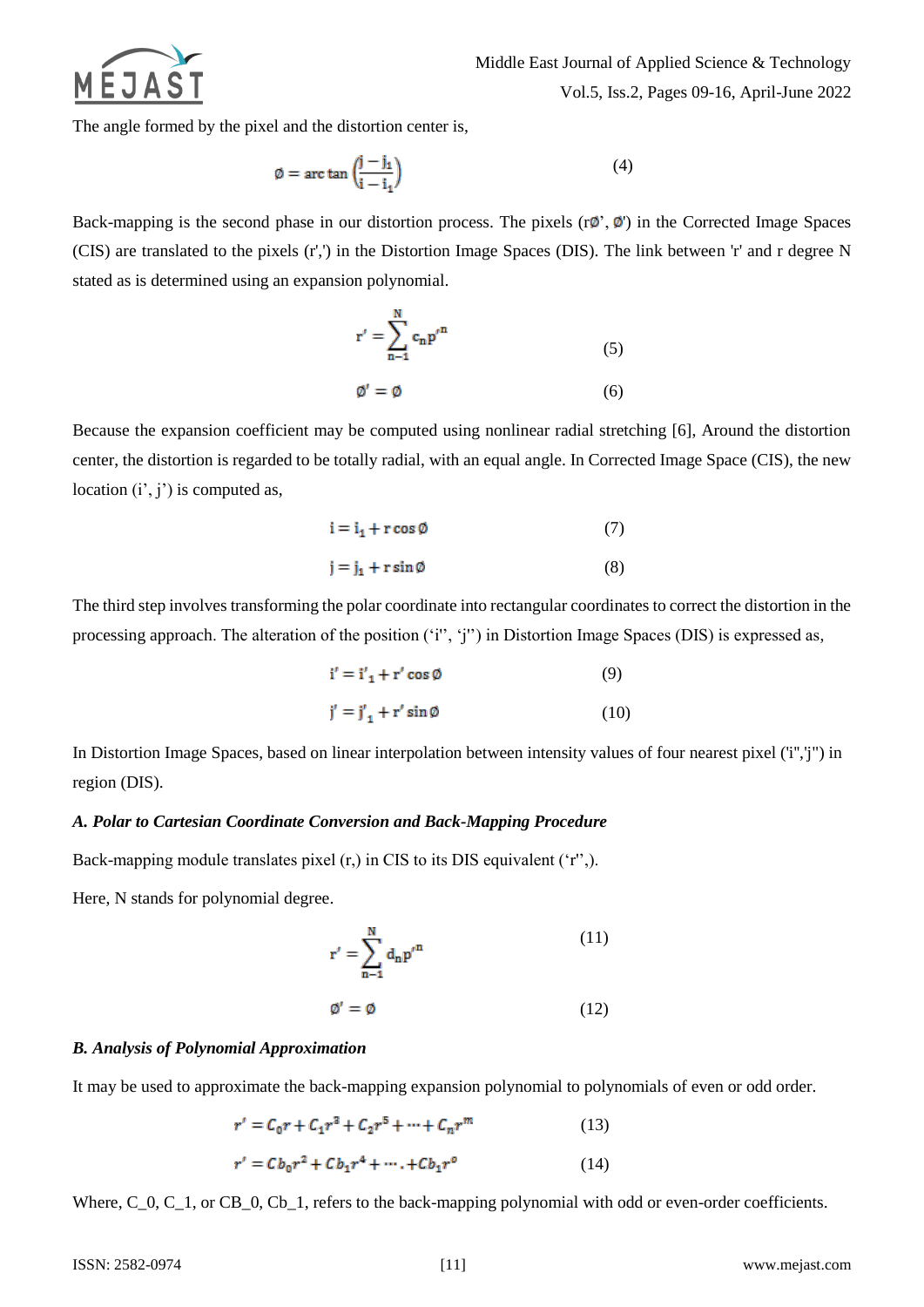

# *C. Back-Mapping Procedure Simplified*

The odd-order polynomial may then be approximated using the back-mapping expansion polynomial.

$$
r' = c_0 r + c_1 r^3 + c_2 r^5 + c_3 r^7 + \cdots \tag{15}
$$

The block diagram of the structural design is shown in

$$
\sin \varnothing' = \sin \varnothing = \frac{j - j_1}{r}
$$
 (16)  
\n
$$
\cos \varnothing' = \cos \varnothing = \frac{i - i_1}{r}
$$
 (17)

The square-root computation for r can be omitted because there are no odd powers of r in equation.

$$
i' = i'_1 + r' \frac{i - i_1}{r}
$$
  
=  $i'_1 + (c_0r + c_1r^3 + c_2r^5 + c_3r^7 + c_4r^9 + ...) \times \frac{i - i_1}{r}$   
=  $i'_1 + (c_0 + c_1r^2 + c_2r^4 + c_3r^6 + c_4r^8 + ...) \times (i - i_1)$   
 $j' = j'_1 + r' \frac{j - j_1}{r}$   
=  $j'_1 + (c_0r + c_1r^3 + c_2r^5 + c_3r^7 + c_4r^9 + ...) \times \frac{j - j_1}{r}$   
=  $j'_1 + (c_0 + c_1r^2 + c_2r^4 + c_3r^6 + c_4r^8 + ...) \times (j - j_1)$ 

#### **2. VLSI Architecture**

The linear interpolation unit will have a 6-stage pipelined design, whereas the mapping unit will have a 15-stage pipelined architecture [8]-[13]. In rectified image spaces, the mapping unit will manipulate ( $\langle u^{\wedge}$ ,  $\langle \wedge v^{\wedge} v \rangle$ ) for each pixel (u, codetermine).



**Fig.2.** Proposed VLSI Architecture

In 15 stage pipelined architecture and 6 stage pipelined architecture we use 19 multipliers, 12 adders and 2 sub tractors.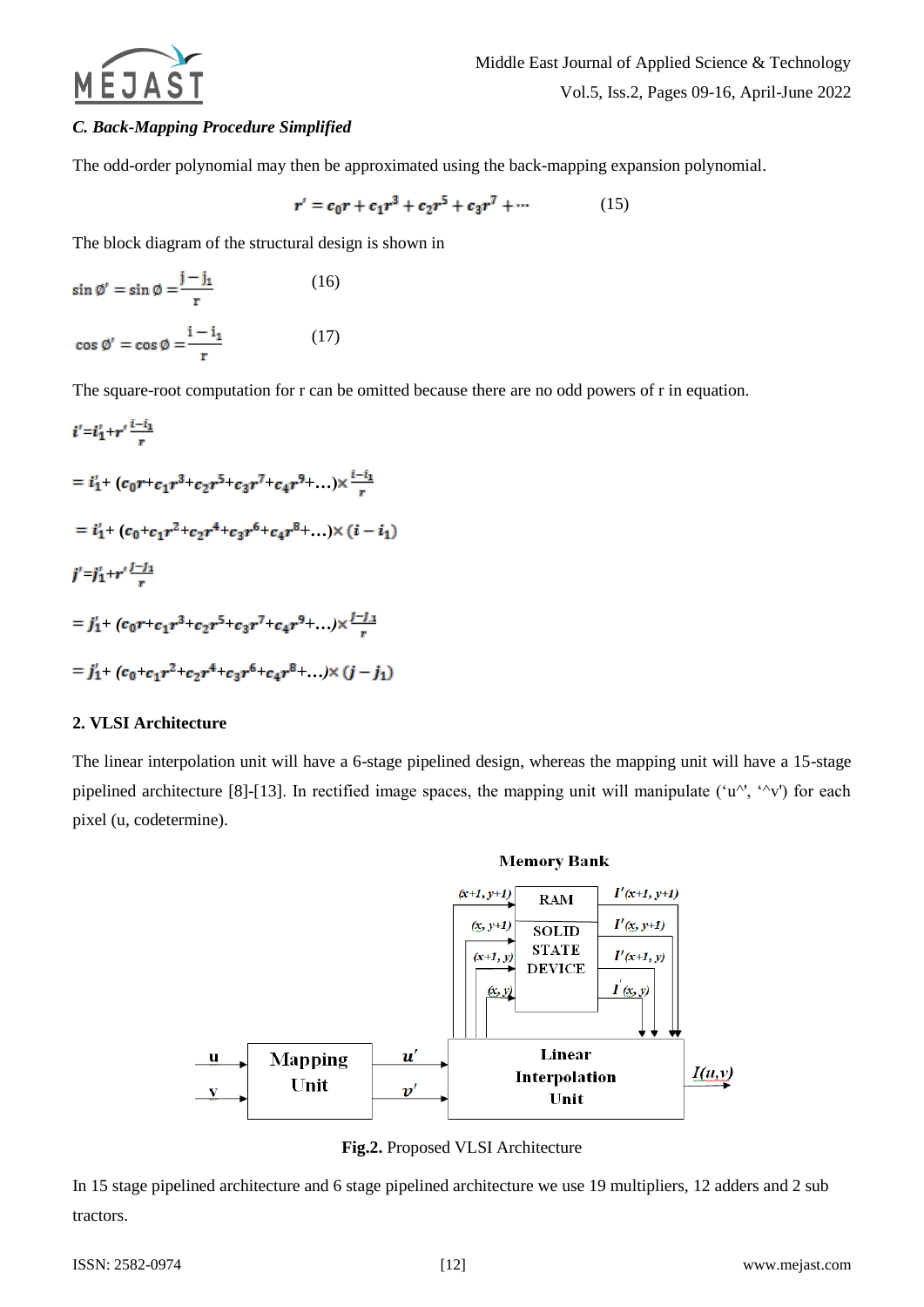



**Fig.3.** Map unit pipelined architecture

Most of the adders and multipliers are adopted 24-bit width [7]. The design structure formed to achieve high speed and less complexity,



**Fig.4.** 6 stage pipelined architecture of Linear Interpolation unit

# *A. MATLAB DWT Architecture*

The figure depicts the use of a DWT-based image fusion approach to create fused images from two (or) multiple photos. There is some imaging capability in this. The wavelet transform is used to convert the input signal into a time-frequency representation. The wavelet transform was created as a replacement for the short-time Fourier transform. We analyse dissimilar frequencies with numerous resolutions at different frequencies using the multi-resolution technique in wavelet transform. The suggested system reads images as text files. The MATLAB GUI interface is used to convert text files. Our DWT picture fusion uses filter banks calculated from discrete wavelet transforms to imitate the behaviour of continuous wavelet transforms. The pixels are sorted according to intensity using mathematical analysis after the signal has been processed using a filtering with a high and low pass. The K-Level decomposition in the wavelet transform has one low frequency component (LL band) and three high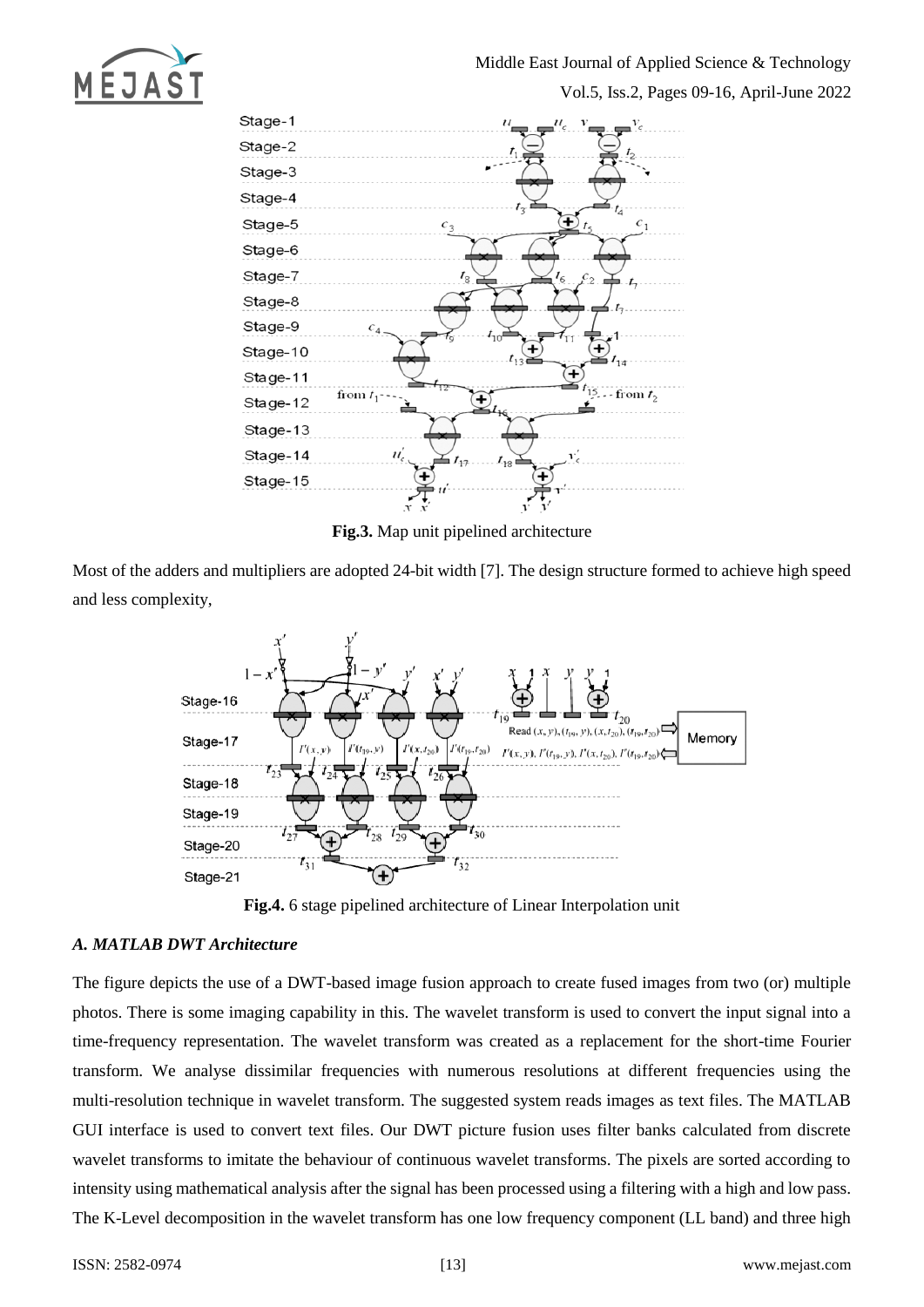

frequency components (LH bands, HH bands, and HL bands). From the fusion of wavelet coefficients L, HL, HH, LH, an inverse discrete wavelet transform is utilised to rebuild the reconstructed fused image [9].



**Fig.5.** Scheme of image fusion using DWT

# *B. Results of Image Fusion*

The fused images are made up of two (or more) different images. As a result, 3x3 matrices are used to track the images. The first three photos, mask (331), bust (332), and Catherine (333), are used as input images with (256x256) resolution (333). Figures (334) and (335) represent inputs of mask and bust, Figures (336) and (337), respectively, represent inputs of bust and Catherine, and Figures (338) and (339), respectively, represent the inputs of Catherine and mask. The mean-mean and max-min fusion rules are applied to the output. The output is in the form of a mean-mean and maximum-minimum synthesis.



**Fig.6.** The output of image fusion

## **3. FPGA Implementation**

The machine imports the raw image into the system. The programme that runs the system (i.e.) MATLAB GUI converts the image file into the text file. The text file then proposed with DWT. Our VLSI architecture gets this input for distortion correction.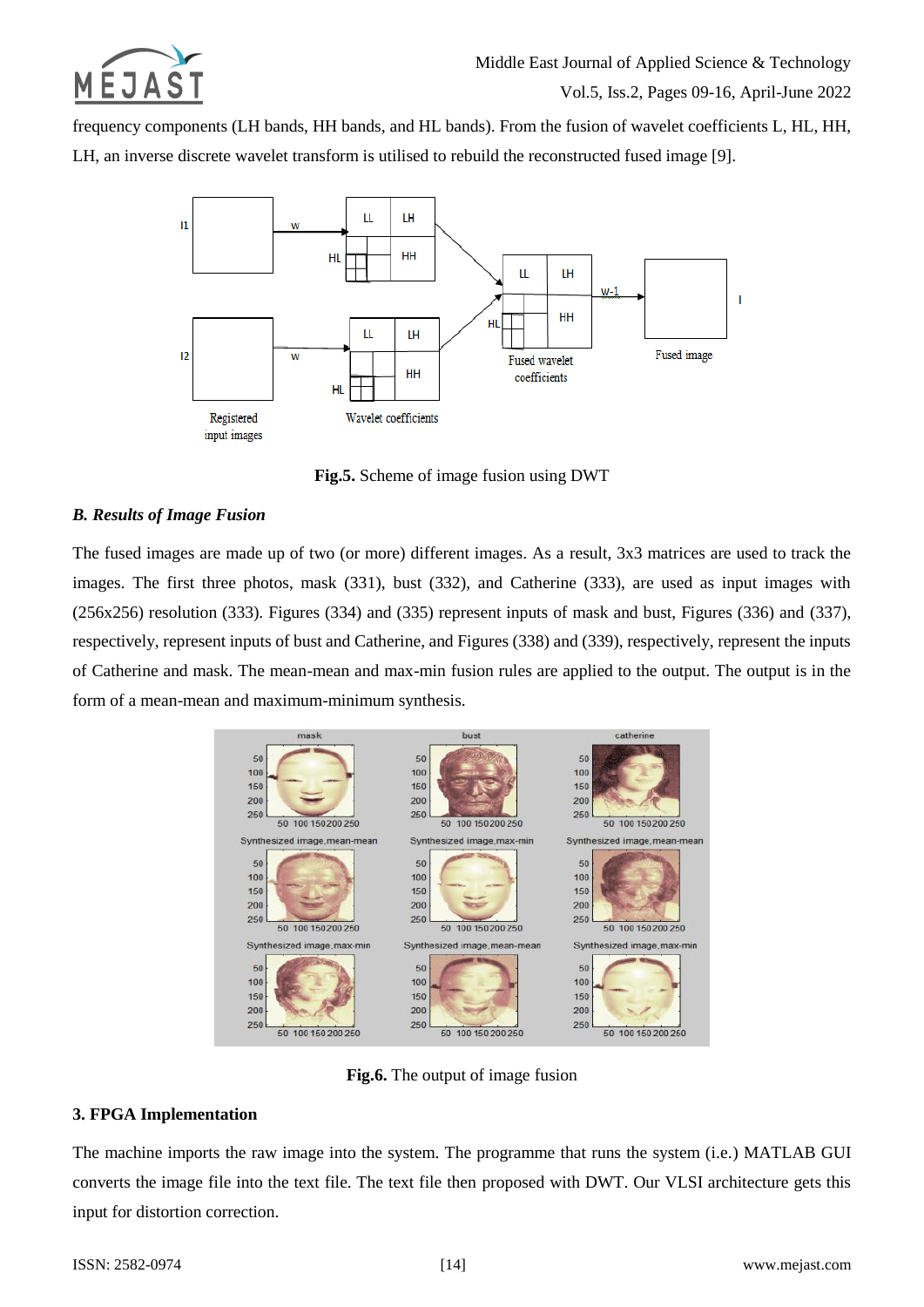



**Fig.7.** FPGA implementation process

# **4. Conclusion**

The rigid image registration using wavelet based image fusion was performed using CT and MRI images. The quality of the images obtained by this technique has been verified using the Correlation Coefficient. The original input images and their corresponding registration and fusion results using the proposed technique are depicted in detail. The intensity based registration method was applied to the two input images, the quality of the registration was measured using the Correlation function to measure the similarity between the images before and after the registration the values of the correlation were displayed in percentage and the elapsed time taken for the registration process was also displayed, then the wavelet based image fusion algorithm was applied to the registered and reference images, the images were then decomposed and certain fusion rules were applied, finally the inverse decomposition was done to obtain the final fused images that contain information from both images. The quality of the fused images using the different fusion rules was done by measuring the Correlation Coefficient for each image fusion rule, and the resultant images are shown in the part of the result.

# **Declarations**

## *Source of Funding*

*This research did not receive any grant from funding agencies in the public, commercial, or not-for-profit sectors.*

## *Consent for publication*

*Authors declare that they consented for the publication of this research work.* 

## **References**

[1] M. Mohankumar, V. Gopalakrishnan and S.Yasotha, (2015). A VLSI Approach for Distortion Correction in Surveillance Camera Images. ARPN Journal of Engineering and Applied Sciences, 10(9): 4105-4108.